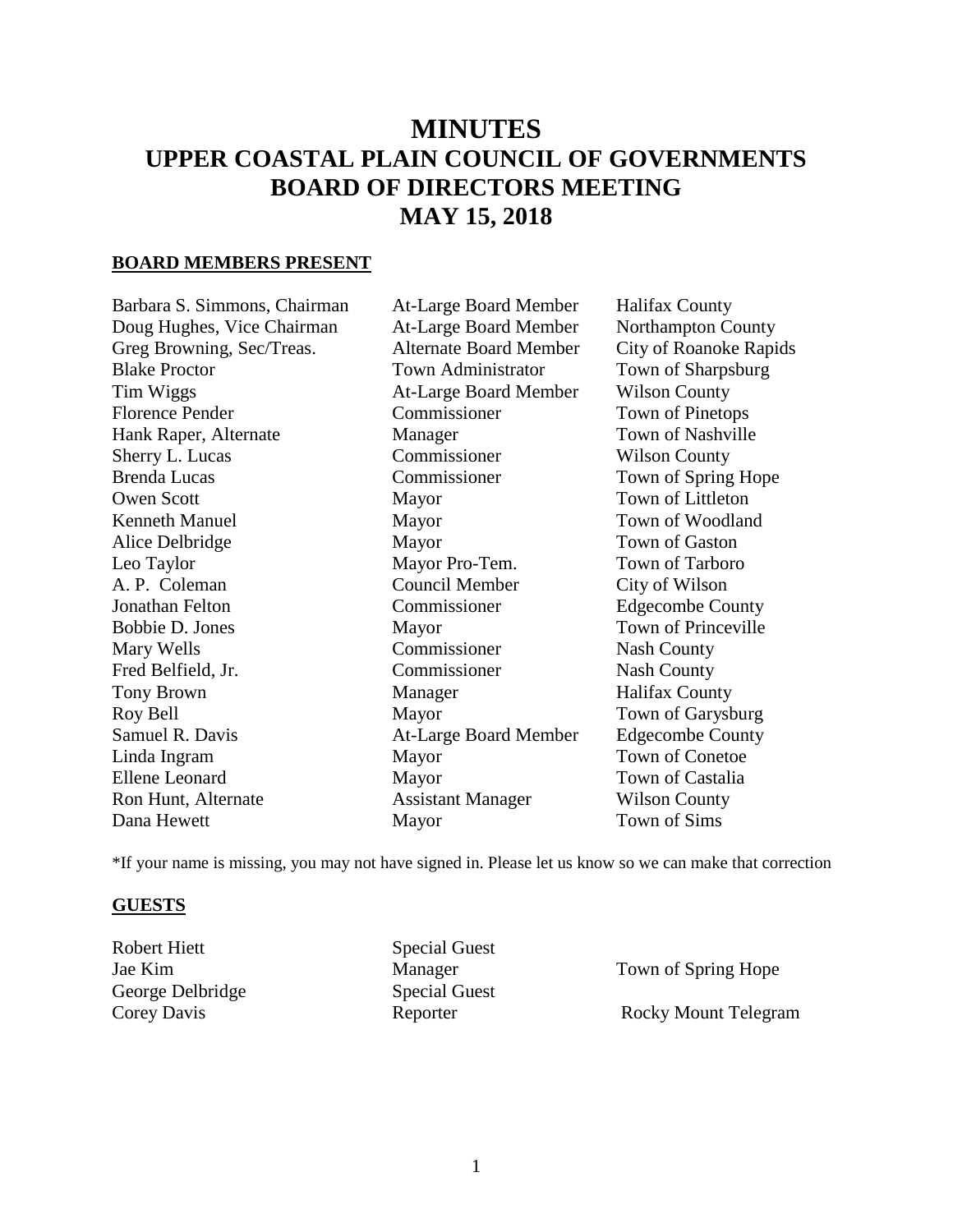#### **MEMBERS PRESENT BY PROXY**

| Esterine G. Pitt   | Mayor | Town of Whitakers |
|--------------------|-------|-------------------|
| <b>Grady Smith</b> | Mayor | Town of Elm City  |
| John L. White      | Mayor | Town of Halifax   |

## **STAFF**

| Greg T. Godard   | <b>Executive Director</b>                        |  |
|------------------|--------------------------------------------------|--|
|                  |                                                  |  |
| Michael Williams | Workforce Development Program Director           |  |
| Mary Marlin      | Area Agency on Aging Program Director            |  |
| Ron Townley      | Planning & Development Services Program Director |  |
| Olga Abrams      | <b>General Administration/BDC Manager</b>        |  |
| Mark Hill        | <b>Finance Director</b>                          |  |
|                  |                                                  |  |

## **PROGRAM HIGHLIGHT**

Mr. Godard introduced NC Treasurer Dale Folwell during dinner because he had another speaking engagement following his presentation to the UCPCOG Board.

Mr. Folwell expressed his thanks for the opportunity to speak to the board and his appreciation for the value the UCPCOG brings to the region it serves. He described himself as the "Keeper of the Public Purse", from the book by former Treasurer Harlan E. Boyles. Mr. Boyles says, "the State Treasurer of North Carolina has more constitutional and statutory responsibilities and duties than any other elected official in the state except for the governor."

- The single biggest threat to public education is how states are going to fund and account for and deal with the unfunded pension and health care liabilities of their communities.
- The major responsibility of the NC State Treasurer is to maintain North Carolina's AAA bond rating.
- NC State Treasurer is responsible for creating the Debt Affordability Study; it talks about how much debt the state can have.
- Mr. Folwell is the Chair of the Local Government Commission.
- NC State Pension Plan is one of the 5 best funded pension plans in the US
	- o The combination of the state pension plan and the state health plan along with the pharmacy benefit that goes along with the state health plan results in spending almost \$750 million every 30 days for active and retired state employees.
		- Nash County 2,800 retirees on the state pension plan and NC sends  $$57$ million to retirees in Nash County annually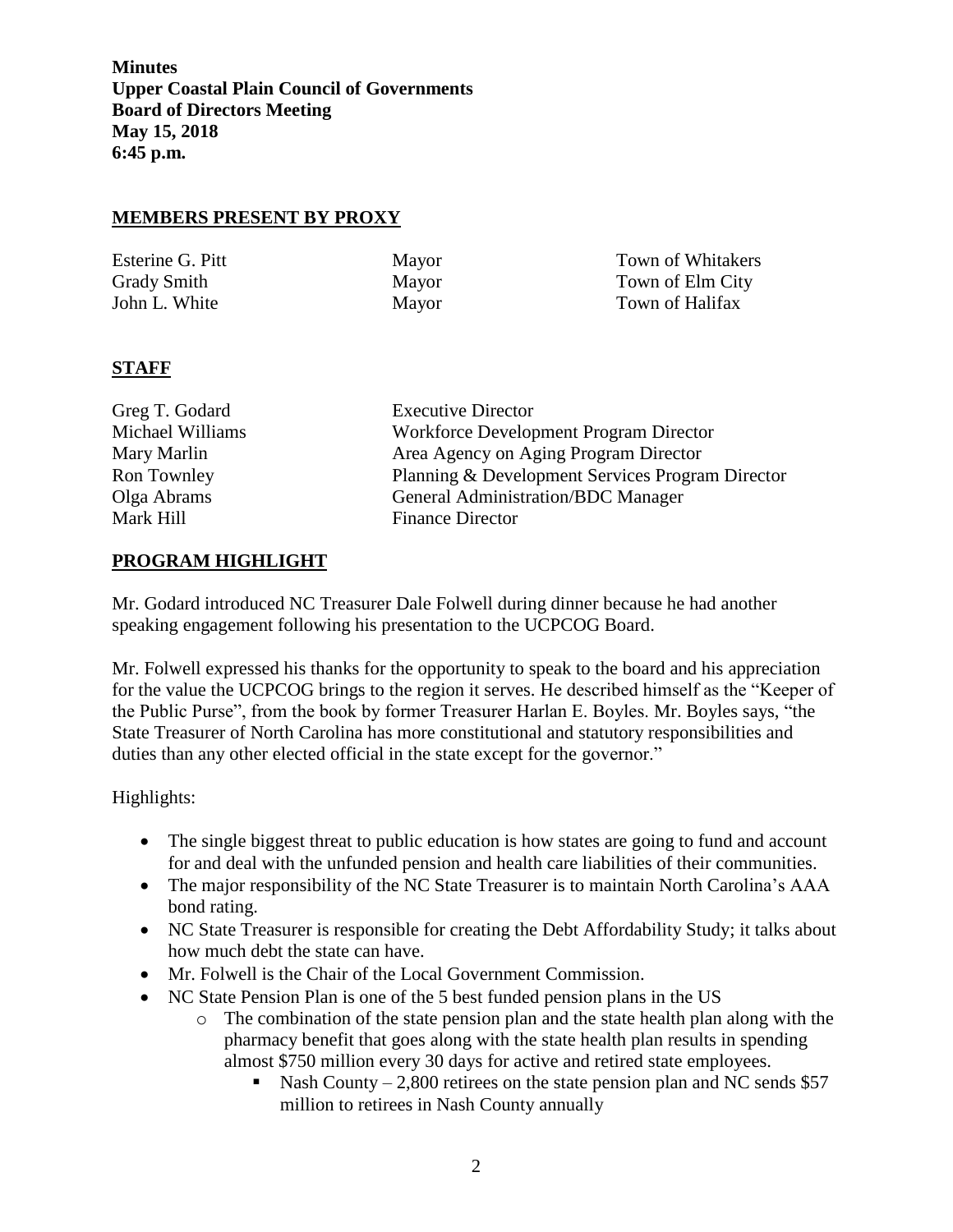- Edgecombe County  $-1,400$  retirees on the state pension plan and NC sends \$28 million annually to retirees
- Halifax County  $-1,800$  retirees; \$34 million to retirees annually
- Northampton County 745 retires; \$13 million to retirees annually
- Wilson County 2,595 retirees; \$53 million to retirees annually
- o Last month, pensions checks were paid out to 7,120 retirees age 90+
- o Found savings in Wall Street fees totaling \$75 million, a \$300 million savings over four years
- o Treasurer's office lowered assumed rate of return on the pension plan
- The NC State Health Plan is one of the five (5) most insolvent in the US.
	- o \$35 billion in the hole
	- o BCBS has never been the insurer for the State of NC but the administrator; it's always been self-funded, so the health plan card has been redesigned
	- o Explanation of Benefits OB will be redesigned soon

Mr. Folwell answered several questions from the floor.

# **CALL TO ORDER**

Chairman Simmons called the meeting of the Upper Coastal Plain Council of Governments Board of Directors to order at 7:32 p.m. The guest speaker was allowed to speak before the opening because he had another speaking engagement to attend. Chairman Simmons welcomed all in attendance and asked for introduction of any new guests or members.

## **APPROVAL OF MINUTES**

Chairman Simmons called for a motion to approve the minutes of the March 20, 2018 Upper Coastal Plain Council of Governments Board of Directors meeting. Mr. Proctor made a motion to approve the minutes of the March 20, 2018 minutes, Ms. Pender seconded, and the motion carried unanimously.

# **IMPACT REPORT HIGHLIGHTS**

## **Workforce Development (WFD), Michael Williams, Program Director**

Mr. William presented highlights for the WFD section of the Impact Report.

- Provided twelve scholarships for individuals in March and April and four Work-based learning placements
- Seventeen employer recruitment efforts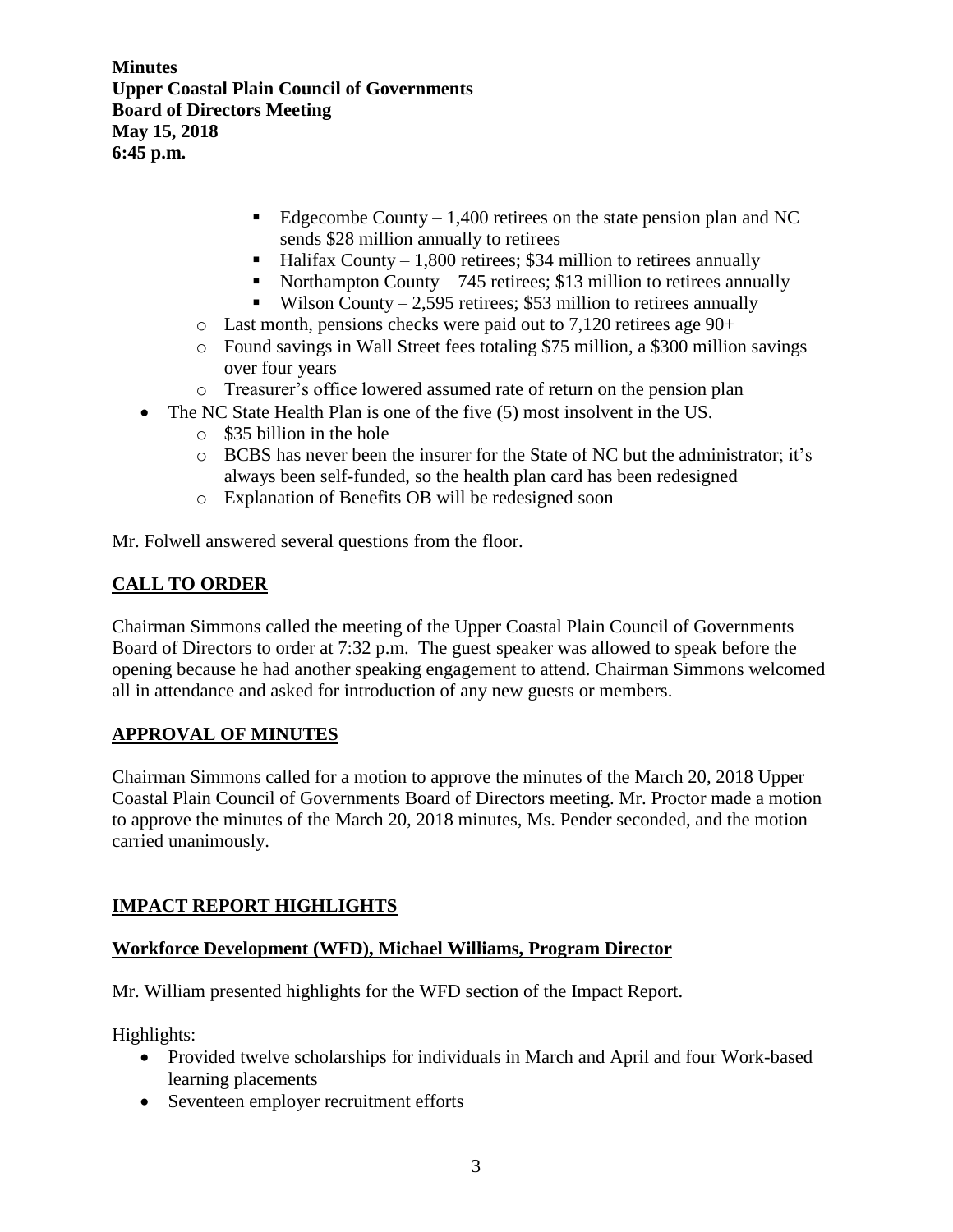- Three regional career fairs were held over the past couple of months
	- o In Wilson County, in partnership with Department of Social Services (DSS), NCWorks, and other agencies, approximately 40 employers and about 300 job seekers attended at NC Cooperative Extension office.
	- o In Halifax Northampton Counties at Halifax Community College, in partnership with Northampton and Halifax County Departments of Social Services and several other partners, there were about 37 employers and about 275 job seekers attended.
	- o In Nash Edgecombe at Nash Community College, over 70 employers and approximately 600 job seekers attended.
	- o Information is still being totaled as to how many of those actually were hired as a result of those job fairs.
- Employers are now utilizing WFD services more than in the past. They are beginning to look at our system and allowing NCWorks staff to post more jobs, especially smaller companies with no HR departments.
- Unemployment rates:
	- o Regionally, unemployment is down from 6.8% to 6.4%
	- o North Carolina is down from 4.6% to 4.3%
	- o Edgecombe County is down from 8.1% to 7.6%
	- o 134 more people are working in May than were working in April.
	- o 2,120 fewer are working than were working this time last year.
- The Bi-annual Consortium meeting is coming up; they are the authority over the funds received under the Workforce Innovation Opportunities Act. The meeting is held twice a year and the next meeting is scheduled for Thursday, May 24, 2018. Budgets, output, and a regional program of works will be presented to them.

## **Area Agency on Aging (AAA), Mary Marlin, Program Director**

Ms. Marlin presented highlights for the AAA portion of the Impact Report.

- AAA will be attending the Division of Aging and Adult Services Listening Session on June 19, 2018, being held in Greenville, NC. We will be providing our input to the state plan as it pertains to the Aging programs we offer.
- The next Regional Aging Advisory Committee (RAAC) meeting is scheduled for May 29, 2018 at Eastpointe in Rocky Mount and will begin at 10 a.m. The program will be on the topic of "Dementia Friends". Home and Community Care Block Grant (HCCBG) training will follow.
	- o Linda Barfield and Ms. Marlin attended the Aging Network Conference for regions 3 & 4 of the Administration for Community Living in early May in Atlanta, GA. There were two days of packed information and sharing, and they came back with some ideas to better serve our communities. We are particularly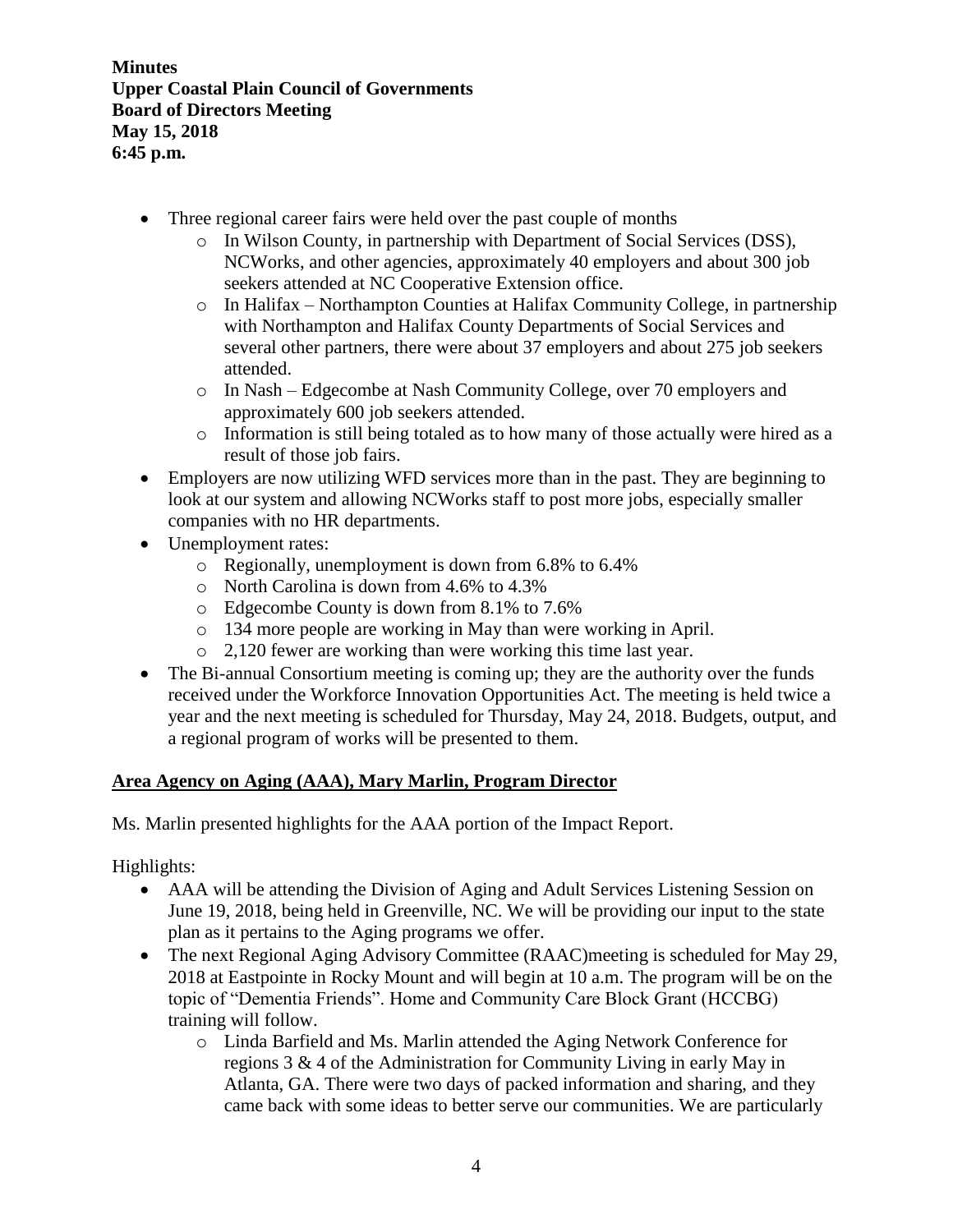> interested in bringing Applied Suicide Intervention Skills to our region, working more with assistive technology and also gaining a better understanding of what Georgia has done regarding elder abuse, to improve the outcomes in North Carolina. We had some conversations about elder abuse and some things we can do to advocate in our region and in our state.

- The Applied Suicide Intervention Skills Training is a two-day interactive workshop in suicide-first-aid. Participants learn to recognize when someone may be at risk of suicide and respond in ways that help increase their immediate safety and link them to further help. That training is for everyone. This is something that can affect any age and is something we could all be prepared for as citizens, knowing what to say if you should ever find yourself in that situation.
- We are looking at reallocation within the region for our HCCBG funding. Our best projected plans don't always come to fruition, so we have some counties who are overspending and some who are under spending and we are keeping a close watch on that. We do believe we will have a service provider within the region that we can spend those funds should the counties that they are currently allocated to not be able to fully expend the funds.
- The next Caregiver Conference will be held May 23, 2018 at Nash Community College.

## **Planning and Development Services, Ron Townley, Program Director**

Mr. Townley presented highlights for the PDS section of the Impact Report.

- Applications were submitted for the Town of Enfield and the Town of Lucama for the Drinking and Water State Revolving Fund. We have eight municipalities lined up for the fall round of funding.
- The Impact Report lists county by county activity for the region with planning and zoning projects.
- We are working in Northampton and Halifax County on the Golden Leaf Community Based Development Initiative on projects for the fall.
- We have been invited, after about 18 months of work, to present to the US Department of Energy on our Powering Energy Efficiency and Impact Framework project; and then to a national audience a couple of days later. Both meetings are being set for June 2019. Partners include the NC Clean Energy Technology Center; NC State University Center for Geospatial Analytics; NCSU System Design Optimization Lab; the NC State Sustainable Energy Association; the Justice Center of Vermont Law School; the University of South Carolina, and others.
	- o The idea behind the project is to take data about low-income households and design an online access portal for the area utilities to share information in a legal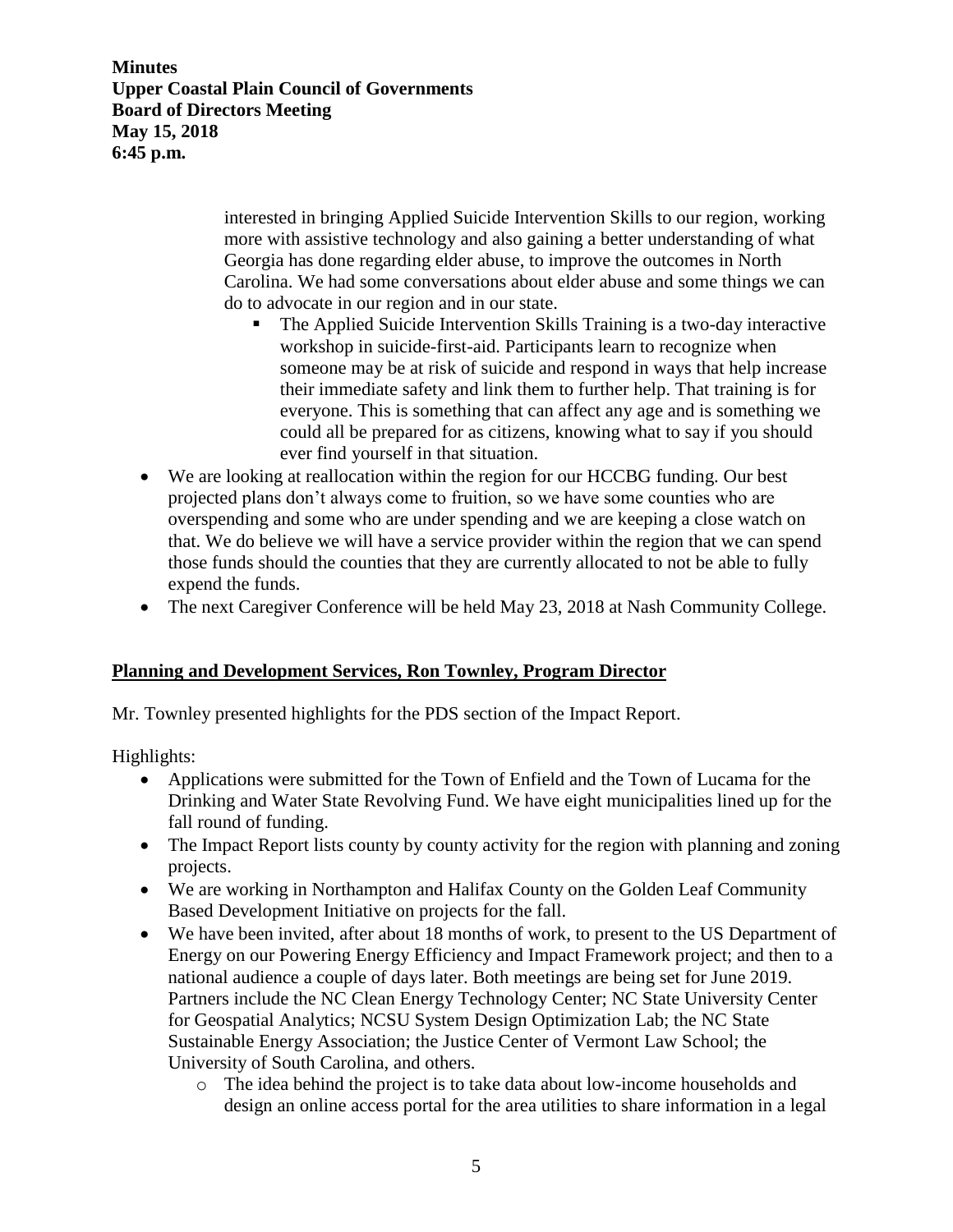> manner so that the proper assistance with energy efficiency can be brought to the households that need it within our communities. This is the national pilot project previously mentioned to help overcome some of the obstacles that stand in the way of being able to share that information in a relevant manner without sharing confidential data.

• Hurricane Matthew efforts continue; a lot of funds have been put into the private sector consulting, making those individual county resiliency plans.

Mr. Townley opened the floor for questions.

## **Business Resource Center, Greg Godard, Business Resource Loan Officer**

Mr. Godard stated that there are no loans for approval.

#### **General Administration/Business Development Center (BDC), Olga Abrams, Manager**

Ms. Abrams reported on activities for General Administration and the BDC.

Highlights:

- The Fall/Winter 2017-2018 Semi-Annual Newsletter was published and mailed out last week.
- Electronic newsletter will be published next week.
- Ms. Abrams stated that she and Mr. Godard have been busy transitioning the Business Development Center from the Upper Coastal Plain Development Corporation to the City of Wilson. Effective July 1, 2018, the Business Development Center will become the City of Wilson's Innovation Hub.

#### **Finance, Mark Hill, Finance Director**

Mr. Hill stated that his focus has been on the FY 2018-2019 budget. The Executive Committee which also serves as the Finance Committee has recommended the second draft budget be brought before the full board for approval at its June board meeting.

#### **Fiscal Year 2018-2019 Second Draft Budget Presentation**

Highlights:

• Federal/state revenues are budgeted to be at \$9.3 million. The COG currently does not have final funding numbers from the Division of Aging and Adult Services or the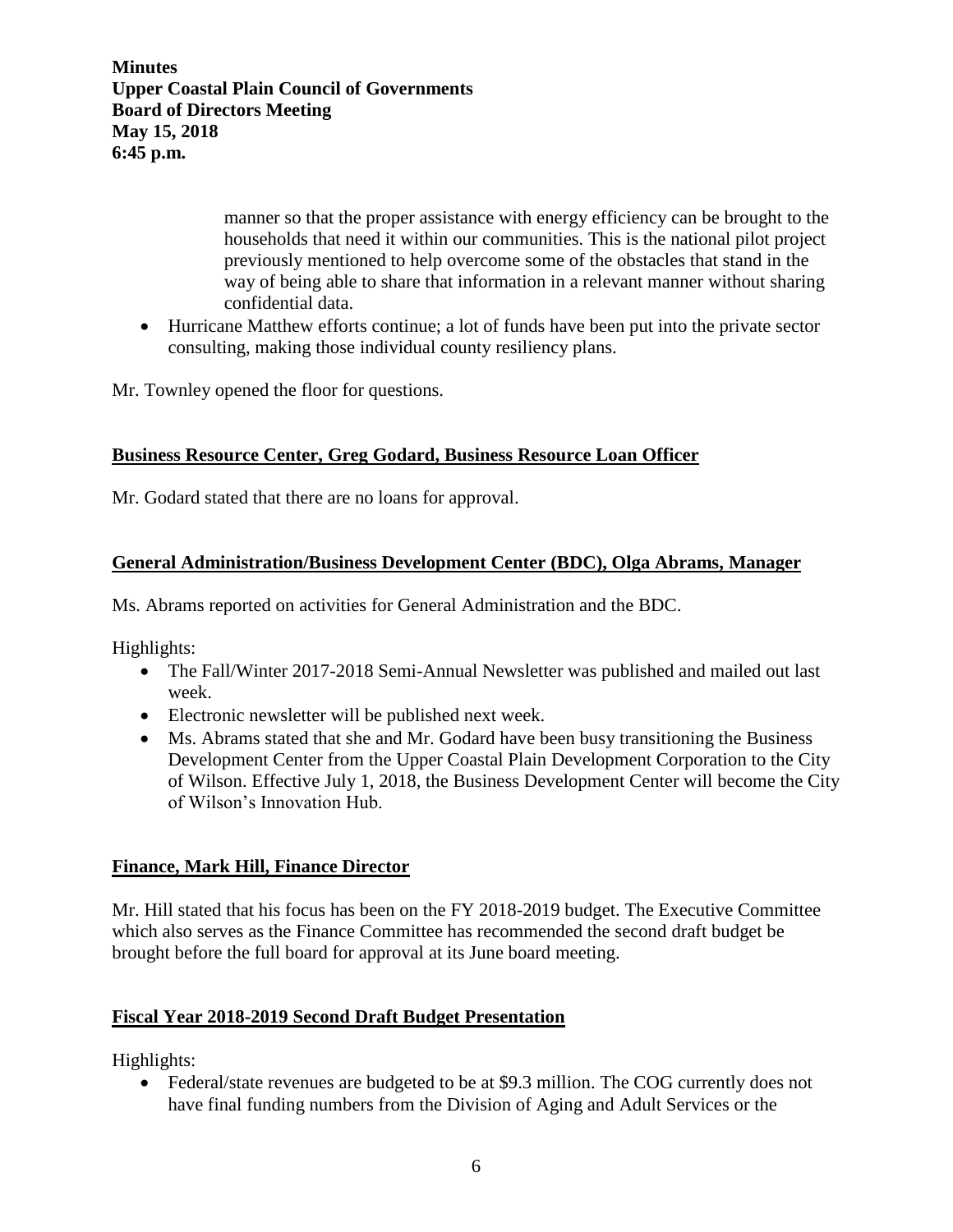> Division of Workforce Solutions, so those numbers are based on last year's projections. Like last year, we will have to work with these projections and make amendments once the final numbers come in, but we believe these numbers to be a reasonable estimate based on previous years.

- The proposed Hurricane Matthew budget is \$117,000, which is \$557,000 less than last year because those funds are closing out. This impacts the WFD budget.
- The COLA is included at 2%, but the Finance Committee decided to recommend a COLA of 1% effective July 1, 2018 with the potential of an additional 1% COLA to be considered in January 2019.
- Budget highlights:
	- $\circ$  Amended budget as of February 28<sup>th</sup> is \$12.4 million; our requested budget is \$10,530,000.
	- o Local government dues are decreasing by just under \$1,000 due to population decrease.
	- o WFD budget has decreased as a result of Hurricane Matthew Funds. It is not uncommon to see a large deduction in WFD funds because the budget always gets amended in October due to carryover funds.
	- o Aging program has a proposed reduction of \$52,000.
	- o Planning and Development Services has a proposed reduction of \$168,000.
	- $\circ$  General Administration expenses shows a reduction of \$3,000 as the result of the depreciation of an automobile effective June 30, 2018.
	- o We are not projecting to use any of the general fund balance at this time.
- Sources of revenue are projected to be at 73% federal; any rescinded funds greatly impact our organization. State funds are projected to be \$7.6 million, which are predominantly matching funds on the federal funds \$1.6 million. Local funds at \$1,181,000. General Fund Balance 0%.

Mr. Hill answered any questions from the floor.

## **Request for Public Hearing**

Mr. Hill requested that a public hearing be set for 6:45 p.m., Tuesday, June 19, 2018 at Word Impact Center, 821 Word Plaza, Rocky Mount, NC, to adopt the FY 2018-2019 Budget.

Chairman Simmons called for a motion to set a public hearing prior to the adoption of the FY 2018-2019 Budget. Commissioner Felton made a motion to set a public hearing on the FY 2018- 2019 Budget as indicated, Mr. Bell seconded, and the motion carried unanimously.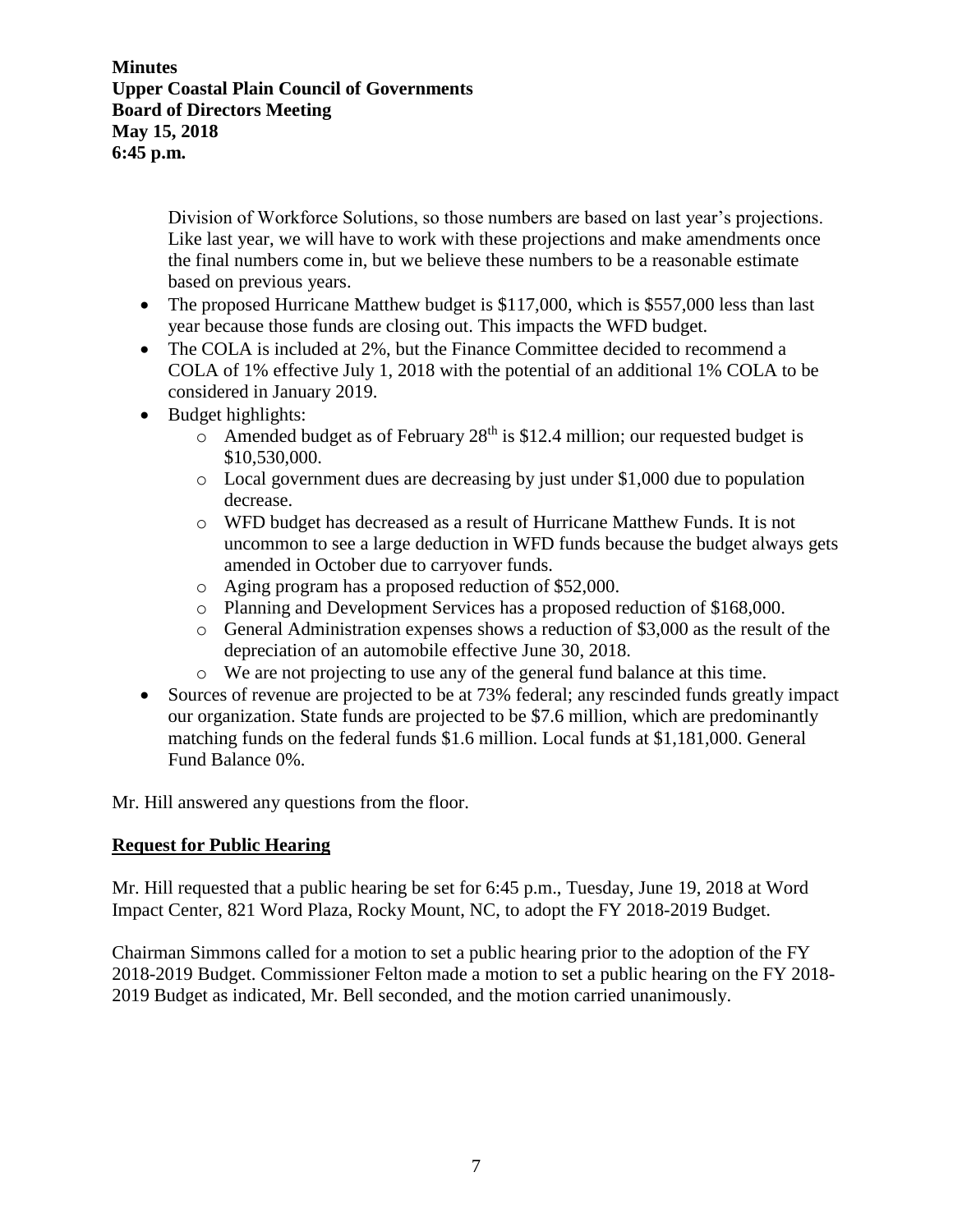# **BOARD OF DIRECTOR COMMENTS**

Chairman Simmons invited Mr. Robert Hiett to the podium to introduce himself to the board. Mr. Hiett is being recommended to the board tof ill the position of Executive Director effective July 1, 2018.

Mr. Hiett stated that he was greatly honored to be recommended as the next Executive Director for the Upper Coastal Plain Council of Governments. He stated that he is from Georgia and has worked for regional commissions for about 18 years, working for the State of Georgia prior to that and for the Department of Juvenile Justice. Mr. Hiett stated that he was also in the Army National Guard and US Reserves for almost 13 years and was honorably discharged as a Captain in 2003. He started in transportation and ended up as a combat engineer; he explained that he had aspired to that position because his Granddaddy was a combat engineer in World War II.

He shared some thoughts on the structure of the local government commissions and why they were created and how the basic needs have not changed: Local governments coming together to resolve regional issues and needs by supporting one another over county and city lines because there are a lot of things that we do together that make us stronger as a region. He summarized that a regional commission's (regional council's) primary purpose is to help its local governments to help their communities plan, grow, deliver effective community and government services and to do additional programs like aging and workforce development.

Mr. Hiett stated that he is a true believer in regionalism, working together for the greater good, the bigger picture, to help our communities grow and thrive, but at the same time to make sure that the building blocks are being taken care of to get to the regional picture by working very hard with local governments to help them be successful, to coordinate things where we can, and help those communities grow and prosper as well. He feels the primary drivers to be successful as a region are to things related to customer service, maximizing our funding sources, making sure that we are delivering projects that have maximum community input and always looking for new opportunities to grow together and be stronger as a region.

Ms. Simmons stated that the Search Committee recommended Mr. Hiett to the Executive Committee for hire as the new Executive Director. The Executive Committee is recommending Mr. Hiett for the position of Executive Director effective July 1, 2018. Chairman Simmons asked for a motion from the floor to hire Mr. Robert Hiett on as our new Executive Director for the Upper Coastal Plain Council of Governments. Mayor Delbridge made a motion to accept the recommendation of Mr. Hiett as the new Executive Director, Mr. Felton seconded, and the motion carried unanimously.

Ms. Simmons commented to Mr. Hiett that he was now officially hired. She also commented to the board that this was not an easy task; there were originally about 17 applicants that were narrowed down to 4 that were interviewed and scored to get the final result. She stated that we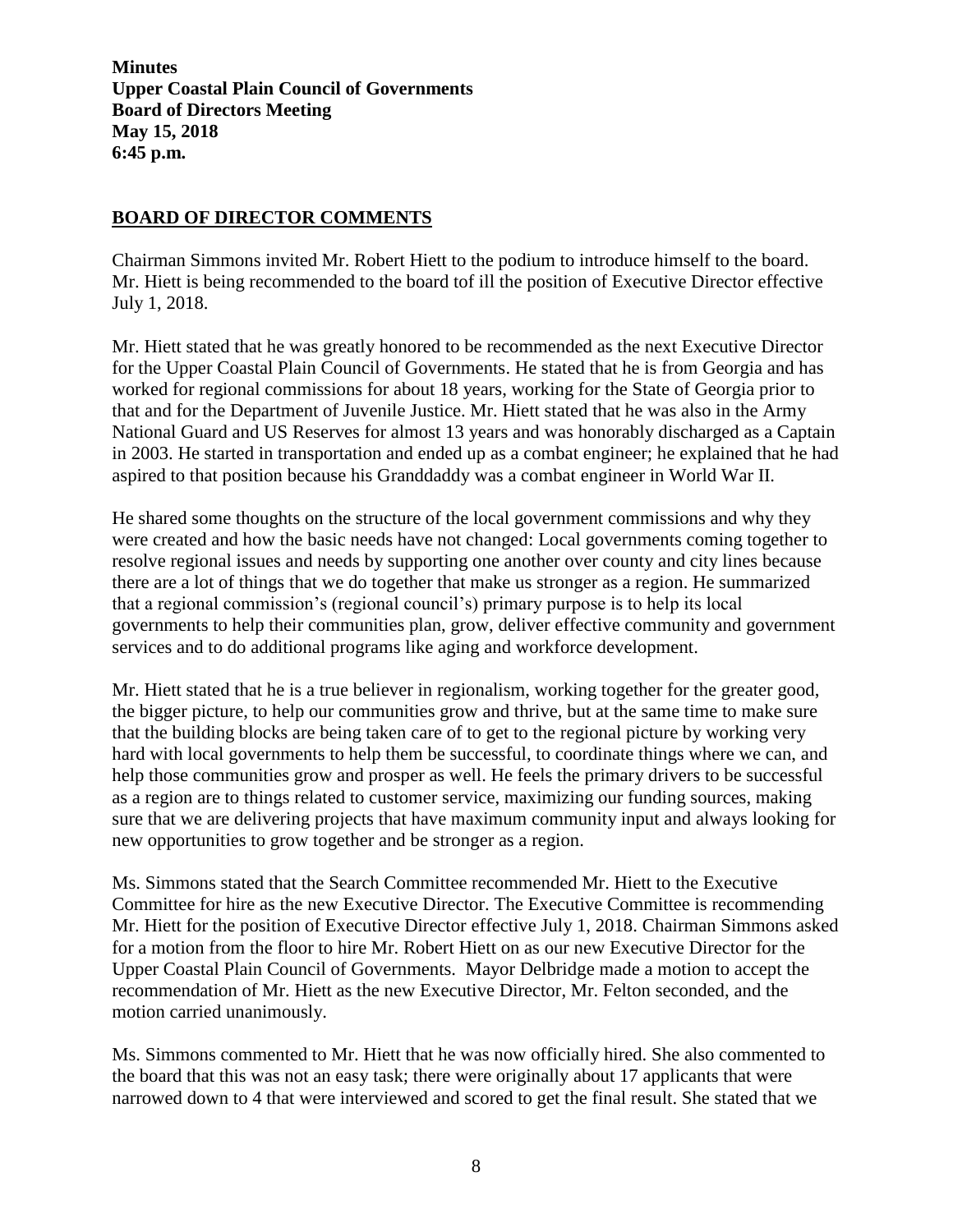are happy to have Mr. Hiett come on board and look forward to the great things that he will bring to the UCPCOG Region. Mr. Godard stated that there is one other item that needs to be approved by the COG Board of Directors, the travel and moving expense allowance to move Mr. Hiett's family from Georgia to North Carolina.

Chairman Simmons called for a motion to approve the travel and moving expense allowance for Mr. Hiett to move from Georgia to North Carolina. Mr. Felton made the motion to approve the travel and moving expense allowance, Mr. Davis seconded, and the motion carried unanimously.

# **EXECUTIVE DIRECTOR'S REPORT**

Mr. Godard asked everyone to look at the document titled an Intra-Regional Marketing Agreement. He stated that in NC, we try to utilize the talent and skills and expertise of our regional council partners; there are 16 regional councils in the state. This cooperative agreement indicates that we make a concerted effort to utilize each other's talents and to respect each other's boundaries, but to be willing to go across the boundaries to provide a service if another regional council is unable to provide that service.

Mr. Coleman made a motion to approve the Intra-Regional Marketing Agreement, Mayor Bell seconded, and the motion carried unanimously.

Mr. Godard had nothing further but stated that Chairman Simmons will be asking for an appointment of the Nominations Committee to nominate new officers at the June 19, 2018 meeting, the last meeting of the fiscal year. That meeting will be held at the Word Impact Center and there will likely be a Development Corporation meeting before the Executive Committee meeting to sign paperwork for the transition of the BDC.

## **CHAIRMAN'S COMMENTS**

Chairman Simmons stated that 3 names were given as recommendations for the Nominations Committee: A. P. Coleman, Mary Wells, and Roy Bell. Mr. Godard interjected that it's an easy task, we will only be replacing 1 officer, someone to step up to the Secretary/Treasurer's position and explained what we have done historically is to have the Vice-Chair to move up as Chairman, the Secretary/Treasurer moves up to Vice-Chair, and then we fill the seat of Secretary/Treasurer. Mr. Coleman, Ms. Wells, and Mr. Bell all agreed to serve as the Nominations Committee to fill the new Secretary/Treasurer position.

Ms. Simmons opened the floor to Mr. Coleman to make an announcement. Mr. Coleman stated that he has been representing the UCPCOG for about 40 or more years, and has been representing the UCPCOG on the Joint Regional Forum for about the last 12 years. He stated that he is now ready to step down and let someone else from the board serve as the Joint